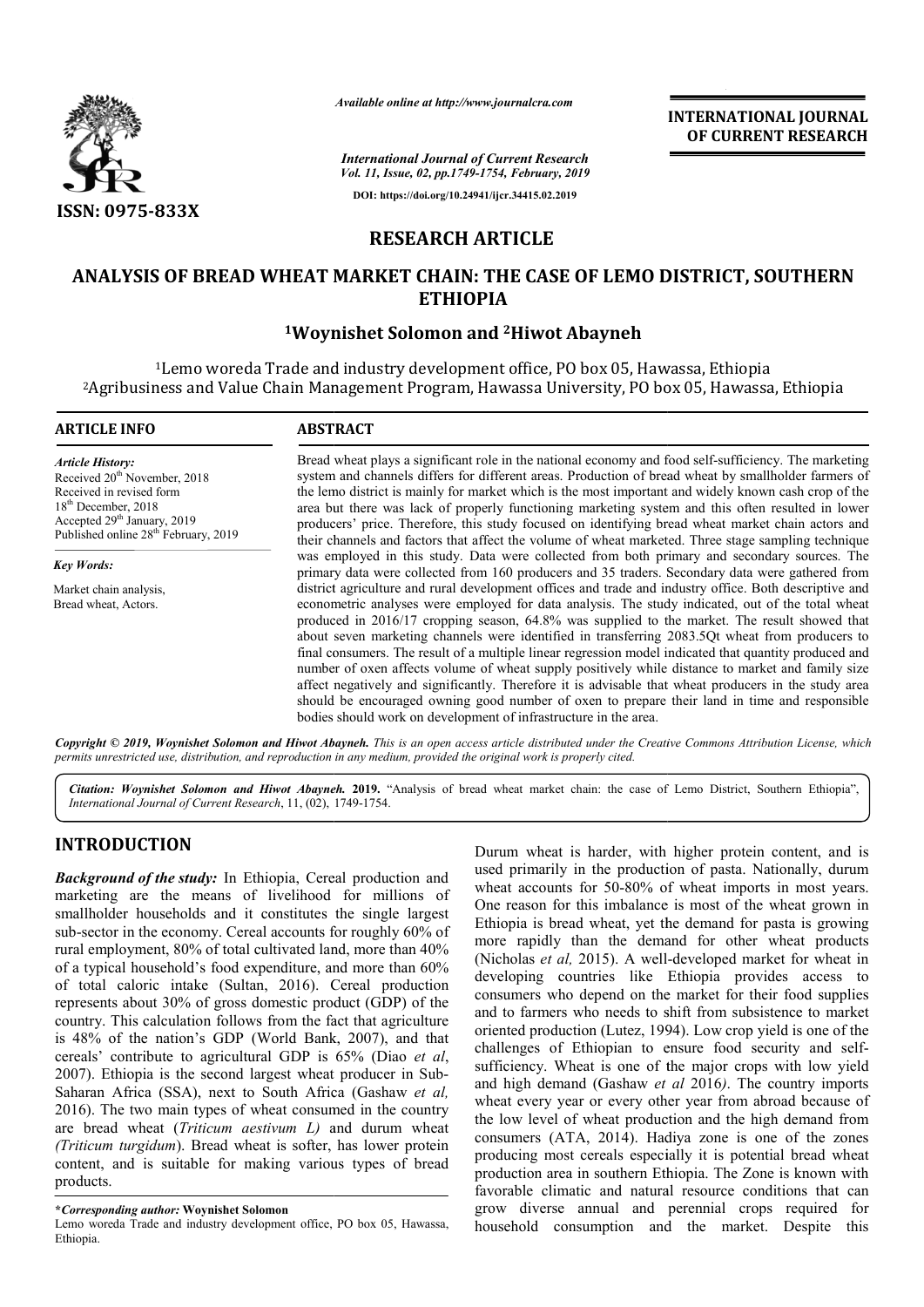production of bread wheat and other agriculture are largely dependent on rainfall but cannot boost the production through irrigation (HZADD, 2014). Lemo is one of the ten districts in the Hadiya zone which has a great production potential of agricultural products like Wheat, *teff*, maize, barley and bean. Production of wheat by smallholder farmers of the district is mainly for market which is the most important and widely known cash crop in the area. The land area covered by wheat in the district was 9323 hectares and produced 279,690 quintals of wheat (Woreda Agricultural Office, 2016).

**Statement of the problem:** The recognition of critical role of markets in economic development led to sweeping market reforms across a number of developing countries for the past two decades. In spite of these reforms, symptoms of poorly functioning markets in much of Sub-Saharan Africa are evident in the segmentation of markets, low investment in the market infrastructure and the persistence of high margin (Eleni, 2001). Marketing of agricultural products in Ethiopia are characterized by inadequate transport network, with inadequate capital facilities, high handling costs, inadequate market information system, and weak bargaining power of farmers and underdeveloped industrial sectors (Kinde, 2007). Bread wheat has high potential production volume and marketability in the study area. However Supply of wheat in the study area is subjected to seasonal variation where surplus supply at harvest is the main feature and lack of properly functioning marketing system often resulted in lower producers' price. Farmers in Ethiopia in general are affected by low producer's price, on one hand, and high consumer's price, on the other. Given the potential for wheat production, processing, marketing and consumption, there is scanty information about bread wheat market chain and market access for farmers and other actors in the study area. Therefore, this study tried to identify bread wheat market chain actors, their roles, their relationship and factors that determine volume of bread wheat marketed in the study areas so as to reduce the information and awareness gap that contribute to better understanding and possible improvement strategies to upgrade bread wheat market chain for the benefit of smallholder farmers and traders.

### **Objectives of the Study**

The general objective of the study was to analyze the bread wheat market chain in the study area.

The specific objectives of the study were:

 To identify the marketing channels of Bread wheat of the study area

• To analyze the determinants of the farmers' quantity supply of Bread wheat in the study area

### **MATERIALS AND METHODOLOGY**

*Research Design:* A cross sectional survey research design was employed for this study. Quantitative and qualitative research data were collected from primary and secondary data sources. Quantitative data was collected from sampled farmers and traders, whereas qualitative data was collected from focus group discussion (FGD) and key informant interview (KII).

*Sampling Technique and Sample size:* Three stage sampling technique was employed to select representative households in the study area. In the first stage, Lemo district was selected purposively as it has the largest area under bread wheat production in the study zone. In the second stage out of 35 kebele's of lemo district*,* four Kebeles` were selected purposively based on better production potential of bread wheat with the consultation of district agricultural experts. In the third stage by using the population list of bread wheat producer farmers from sampled Kebele's, 160 sample size households were selected by systematic random sampling method. In social science research involving econometric analysis Green (1991) proposed a sample size determination procedure based on the rule of thumb i.e.  $N \geq 50+8m$ developed. Where N is sample size and m is the explanatory variables proposed to be included in the econometric model. For this study the explanatory variables are 13.  $N \ge 50+8*13=154$  this is the minimum sample size so by adding 6 the researcher was selected 160 respondents.

There are N of the population and n units were selected, then R= N/n where R is known as sampling interval.

For this study N=960, n=160 then R=960/160=6

Where R=is sampling interval  $N =$  is number of population n= is sample size

The first respondent was selected from list of farmers' and then by taking each respondent from every  $6<sup>th</sup>$  intervals.

By using the population list from sampled *kebele* the intended sample size was selected by proportional sampling techniques. Sampling proportion=  $n/N= 160/960=0.16667=16.7%$ 

This means 16.7% of each kebele farmers were selected. Finally based on the sampling frame from each kebele systematic sampling technique was used to select farmers.

**Table 1. Distribution of study sample by kebele and household heads**

| S/N            | Kebele            | <b>Wheat Producers</b> |        |       | Sample producers |        |       |
|----------------|-------------------|------------------------|--------|-------|------------------|--------|-------|
|                | Name              | Male                   | Female | Total | Male             | Female | Total |
|                | Lembuda           | 220                    | 35     | 225   | 37               | 6      | 43    |
| $\overline{2}$ | Jewe              | 180                    | 20     | 200   | 30               |        | 33    |
| 3              | Shurmo<br>Wixbira | 190                    | 25     | 215   | 32               | 4      | 36    |
| 4              | Shurmo<br>dacho   | 250                    | 40     | 290   | 42               |        | 52    |
|                | Total             | 840                    | 120    | 960   | 140              | 20     | 160   |

Source, survey result (2017)

In addition to smallholder farmers, traders (wholesalers, retailers, processors and cooperatives) were interviewed purposively from the total list of district trade and industry office of licensed traders. Licensed traders were considered since was difficult to get the unlicensed traders. Thus their number depends up on the availability of the licensed traders. The sites for the trader's survey were market towns ( *shurmo, gabo and jewe* ) in which a representative sample of wheat traders existed. That means if they were limited in size, all of them were selected. The numbers of traders surveyed were totally 35. These were 14, 12, 3,3, and 3 from wholesalers, retailers, processors, cooperatives and collectors respectively.

*Method of Data Analysis:* In this study both descriptive and econometric methods of data analysis were employed.

*Descriptive statistics:* Descriptive statistics like frequency, ratio, mean, variance standard deviation and percentile was used to analyze various parameters used in the study. The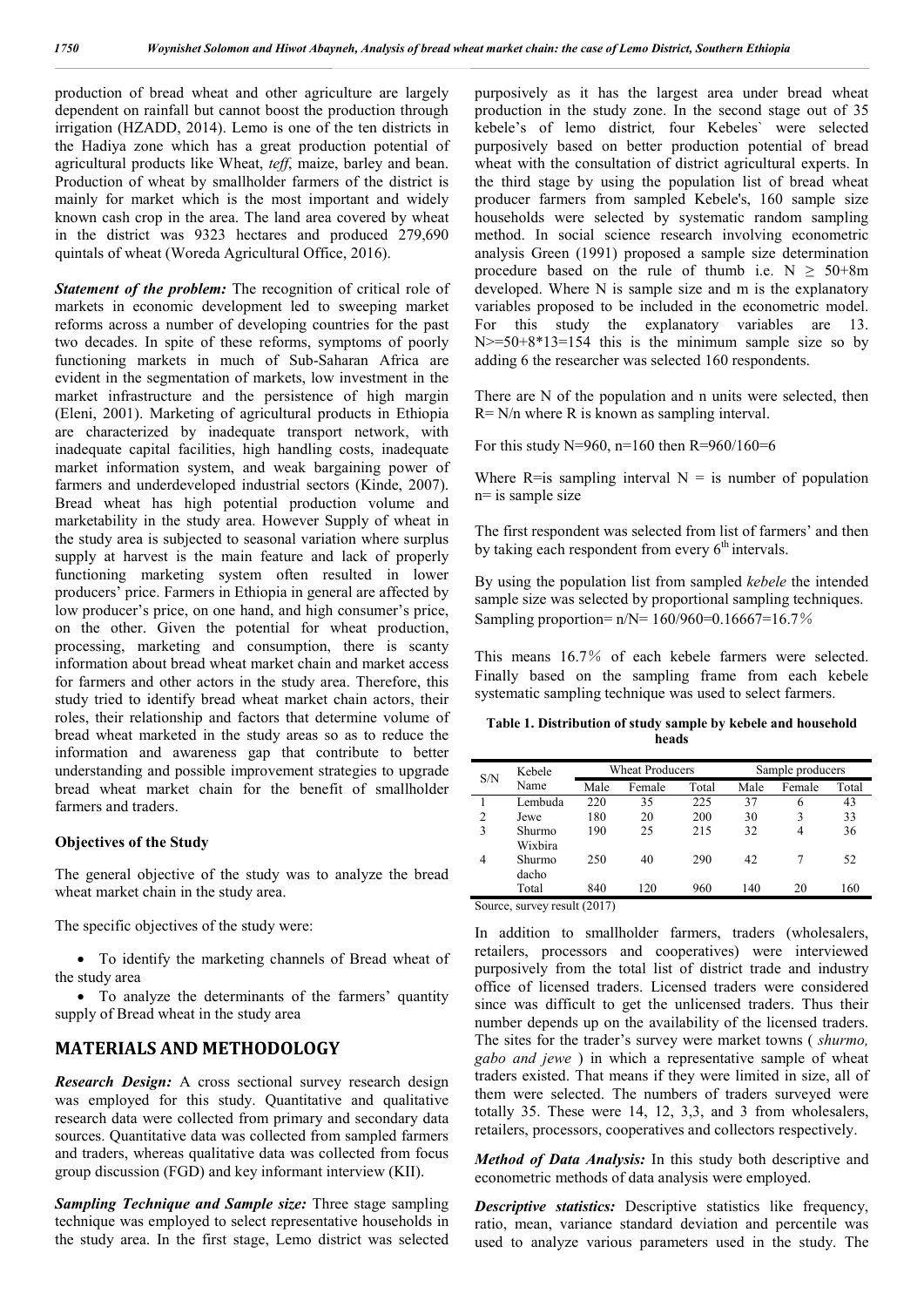parameters describe producers and traders characteristics, marketing channels, and its marketing profitability (marketing margin).

*Market chain analysis approach:* A market chain comprises the economic actors who produce and transact a particular product as it moves from primary producer to final consumer. These actors include small and large-scale producers, input suppliers, traders, processors, transporters, wholesalers and retailers (Tony Banks, 2010).

*Mapping:* mapping the value chain used to visualize the chain actors, identify their roles, linkage among them. This data can be obtained by conducting surveys and interviews as well as by reviewing secondary data from various sources. The Market Map is a tool used to visualize the market as a system. A market system describes a set of actors, relationships, functions and issues which together describe the relationships between the different actors in the sector that your product/service operates within (Mark *et al,* 2008).

*Econometric analysis:* In this study, multiple linear regression models were used to analyze data to generate information about determinants of wheat supply. Multiple linear regression model was employed to estimate the determinants of *teff* and wheat supply (Mohammed, 2011). This model is also selected for its simplicity and practical applicability (Greene, 2003). Based on literatures, the wheat supply model to be estimated in this study was taking the following form. Model is like.

 $Y_i = f(x_1, x_2, x_3, x_4x_5, x_6x_7, x_8x_9, x_{10}, x_{11}, x_{12}, x_{13})$ 

Where:  $Y_i$  = quantity of wheat marked

| $X_1 =$ Age of respondents                                              | $X_{8}$ Number of oxen          |
|-------------------------------------------------------------------------|---------------------------------|
| $X_2$ = Quantity produced                                               | $X_9$ = Land size               |
| $X_3$ = Experience in wheat production $X_{10}$ = Family size           |                                 |
| $X_4$ = Access to market information                                    | $X_{11}$ Sex of household       |
| $X_5$ = Frequency of extension contact                                  | $X_{12}$ Cooperative membership |
| $X_6$ Educational level of household head $X_{13}$ = Distance to market |                                 |
| $X_7$ = Access to credit                                                |                                 |
|                                                                         |                                 |

Econometric model specification of supply function is the following:-

 $Y_i = \alpha + \beta_1$   $X_1 + \beta_2 X_2 + \beta_3 X_3 + \beta_4 X_4 + \beta_5 X_5 + \beta_6 X_6 + \beta_7 X_7 + \beta_8 X_8 + \beta_9 X_9 +$  $\beta_{10}x_{10}+\beta x_{11}+\beta x_{12}+\beta x_{13}+\epsilon_i$ 

Where,  $Y_i$ = market supply of wheat for each model,  $\alpha$ = intercept

 $X_i$  =a vector of explanatory variable, and 'i' is 1, 2, 3... n of the above

 $\beta_i$ = coefficient of x<sub>1,</sub> x<sub>2,</sub> x<sub>3,</sub>x<sub>13</sub>, of the independent variable which are implies importance of variables among significant explanatory variables.

 $\varepsilon_{i=}$  unobserved disturbance term

### **RESULTS AND DISCUSSION**

*Wheat marketing channel:* A marketing channel is a business structure of interdependent organizations that stretch from the point of product origin to the final-users with the purpose of moving products to their final destination (Kotler and Armstrong, 2003). The analysis of marketing channels is intended to provide a systematic knowledge of the flow of the goods and services from their **origin (producer) to the final**  destination (final-use). Farmers sell through different channels. Seven marketing channels of wheat were exhibited in the study areas. It was estimated that 2083.5 quintals of wheat were transacted by sampled farmers in the year 2017. Wholesalers and retailers were the main receivers of wheat with percentage shares of 45.9% and 20.8%, respectively. The market channels identified during the survey were**:-**

*Channel I: Producer- Consumer:* This channel is the shortest channel in which producers sell directly to consumers at market day. It represented 12.5% of the total bread wheat marketed which amounted to 261.5 quintals of wheat during the survey period. It was the fourth channel in terms of the total volume of wheat marketed.

*Channel II: Producer-Retailer-Consumer:* District retailers in the production area buy without the involvement of brokers depending on the volume of the product and resale to consumer. It represented 20.8% of total wheat marketed, which was 433.5 quintals during the survey period. The channel was found to be the third marketing channel in terms of volume of wheat marketed.

*Channel III: Producer-Wholesaler-Consumer:* This is the largest and most important channel; accounting for approximately 24.83% of total marketed volume of wheat i.e. 517.50 quintals during survey year. The wholesalers buy bread wheat at the farm gate or at local market directly from producers and sell it to retailers. This channel was the first most important channel compared to other wheat market channels considering the volume of wheat transacted.

*Channel IV: Producer-Wholesaler-Retailer-Consumer;* This is the channel wholesalers directly buy bread wheat from producers and sell to retailers before the product reaches final end users via retailers. It comprises 440 quintals of wheat transacted in the study area in the survey period that accounts 21.1% of the quantity marketed in the chain. This channel is the second most market channel compared to other wheat market channels considering the volume of wheat transacted.

*Channel V: Producer-Collector-Wholesaler-Retailer-Consumer*: Rural collectors are buying wheat from producers in the study area and they sell to wholesaler. This is the smallest channel in terms of volume of bread wheat marketed. It accounted for 4.2% of total wheat marketed 88 quintals during the survey period. This channel was the least channel compared to other wheat market channels considering the volume of wheat transacted.

*Channel VI: Producer-Cooperatives-Processor--Consumer:* there were about three primary cooperatives in the study area which buy wheat and sell it to *Licha* flour factory. In this channel producers sell their wheat produced to cooperatives which in turn sell to processors and after the row grain is processed it is reached to ultimate consumers. In this channel 117 quintals of wheat is supplied that comprises 5.6% of total volume of wheat marketed. It was the sixth market channel in quantity marketed.

*Channel VII: Producer-Cooperatives-Processor— Wholesaler-Consumer:* This channel is the channel producers sell the wheat they produced to cooperatives that in turn supply to processor after that the grain was changed in to flour and wholesalers sold it to the consumers. It transfers 226 quintals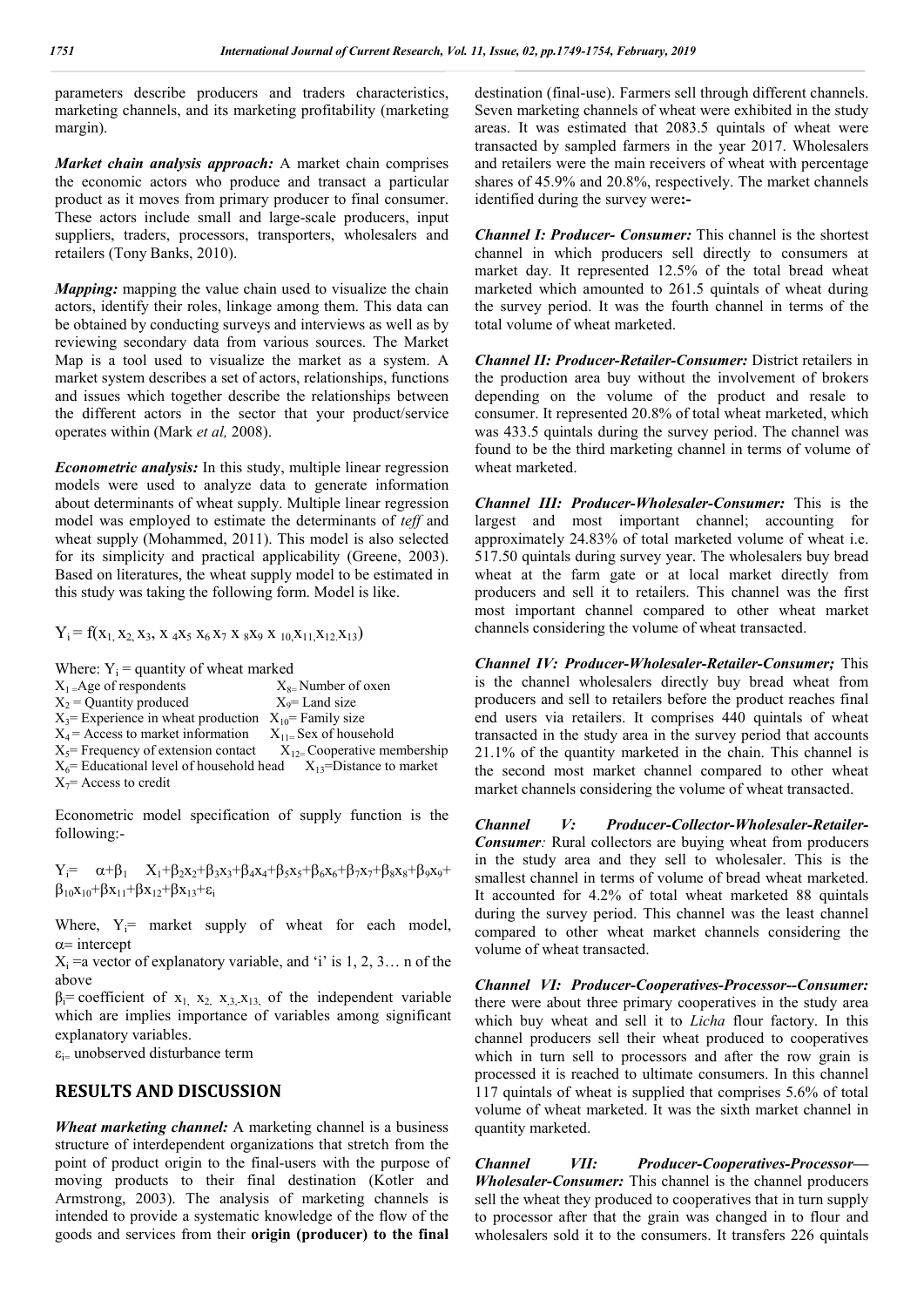that comprises 10.85% of total bread wheat transacted in the whole wheat market chain which indicate one quintal of wheat and one quintal of flour is equal but the difference was their selling price. It is the fifth channel in terms of the total volume of wheat marketed.

#### **Map of the Wheat chain**



**Fig. 1. Market chain map**

*Econometric Results:* In this section the results of the econometric analysis on the determinants of the volume of marketed supply of wheat is presented. Several variables are hypothesized to influence the volume of market supply of wheat by sampled farmers. The results for all VIF values were ranges between 1.17 and 6.89. Likewise, the values of CC were ranging between 0.0001 and 0.25. Hence, multicollinearity was not a serious problem both among the continuous and discrete variables. Heteroscedasticity was tested by running heteroscedastic regression using Econometric software. There was no serious problem of heteroscedasticity in the model. And hence all the explanatory variables were included for the model analysis of determinants of market supply of wheat. The problem of endogeniety occurs when an explanatory variable is correlated with the error term in the population data generating process, which causes, the OLS estimators of the relevant model parameters to be biased and inconsistent. Test of endogeniety showed that the quantity of wheat produced is endogenous to the model. This problem can be overcome by using two stages least square (2SLS) estimator for wheat market supply. To overcome the problem of endogeniety we have to apply two stages least squares (2SLS) estimator using instrumental variable technique. It is made by regressing the suspected endogenous variables over the pre-determined or pure exogenous variables to get their predicted values. Here land size of household and level of education were used as instrument to quantity of wheat produced.

The overall goodness of fit of the regression model is measured by the coefficient of determination  $(R^2)$ .  $R^2$  values of the model were; 0.889 and adjusted  $\mathbb{R}^2$  values were; 0.879. It tells what proportion of the variation in the dependent variable is explained by the explanatory variable.  $R^2$  lies between 0 and 1, the closer it is to 1, and the better is the fit. Hence, the overall model goodness of fit represented by model count Rsquare is very good and this result indicates that about 88% of the variation in marketed supply of wheat was attributed to the hypothesized variables. In table 2, estimates of the parameters of the variables expected to determine volume of wheat marketed are presented. There are 8 continuous and 5 dummy independent variables of which 4 variables significantly affect the market supply of wheat at less than 1% and at 5% significance level.

| Variables   | Coefficient | Std. Error | T-value | P-value    |
|-------------|-------------|------------|---------|------------|
| <b>Sex</b>  | .4270157    | .4114263   | 1.04    | 0.299      |
| Age         | .0219512    | 0323362    | $-0.68$ | 0.497      |
| Edu         | .1026181    | .1560685   | 0.66    | 0.511      |
| Dist-mark   | $-3879718$  | .0946285   | $-4.10$ | $0.000***$ |
| Farm-size   | $-3358192$  | .138108    | $-2.43$ | $0.015**$  |
| Farm-Exper  | .0467184    | .371918    | 1.26    | 0.209      |
| Land-hec    | 2.624347    | 1.769497   | 1.48    | 0.138      |
| Wheat-quant | .5212821    | 0622888    | 8.37    | $0.048**$  |
| <b>Noox</b> | 1.475189    | .6914526   | 2.13    | $0.033**$  |
| Freq.ex.con | .128046     | .2087589   | 0.61    | 0.540      |
| Coop-memb   | .5063351    | .3262469   | 1.55    | 0.121      |
| Credtwt     | $-.4766028$ | .3440913   | $-1.39$ | 0.166      |
| Mrktinfo    | $-489701$   | .8930257   | $-0.55$ | 0.583      |
| Cons        | 2.347081    | 2.13049    | 1.10    | 0.271      |

Source; Survey result (2017)

Note: dependent variable- amount of bread wheat supplied to the market, Number of observations = 160, R-square=0.889 and Adjusted R-square=0.879 (\*\*\* and \*\* represent significance level at less than 1% and 5%).

*Determinants of Market Supply of Bread Wheat:* In the econometrics model thirteen explanatory variables were used out of which four variables were found to be significant determinants of volume of wheat marketed. As shown in Table 2 above the significant variables were Quantity of wheat produced, number of oxen, distance from market and family size.

*Quantity of wheat produced:* As hypothesized quantity of wheat produced positively  $\&$  significantly affected the supply of wheat at 5% significant level. A positive coefficient implies that an increase in quantity of wheat produced, increase marketed supply of wheat by farmers. It indicates that households who produce more quantity of wheat had also supplied more to the market. As the production of wheat increases, the farmers are going to supply more quantity of wheat to the market. That is, a farmer that obtains high yield can supply more to the market than a farmer who had fewer yields. The regression coefficient showed that as quantity produced increases by one quintal, the volume of wheat marketed increased by 0.5 quintal. This is in line with Adugna (2009); Ayelech (2011) and Abraham (2013) who illustrated an increase fruits and vegetables production by farming households has increased market supply of the commodities significantly.

*Number of oxen:* Owning enough number of oxen could help them to prepare their land in time and plant timely. Ox ownership helps the farmers as a power for plowing, increases wheat supply. It affected the wheat supply positively and significantly. As hypothesized number of oxen has a positive and significant influence on marketed wheat supply. The result indicates that keeping other variables constant, a unit increase in number of ox increases the volume of wheat marketed by 1.47Qt. This could be due to the fact that farmers with more livestock holding tend to produce crops having more trash for livestock feed like wheat. It was significant at 5% level. This is in line with Kindie (2007) who found that the number of oxen owned by the household affected the marketable supply of sesame in Metema *woreda*.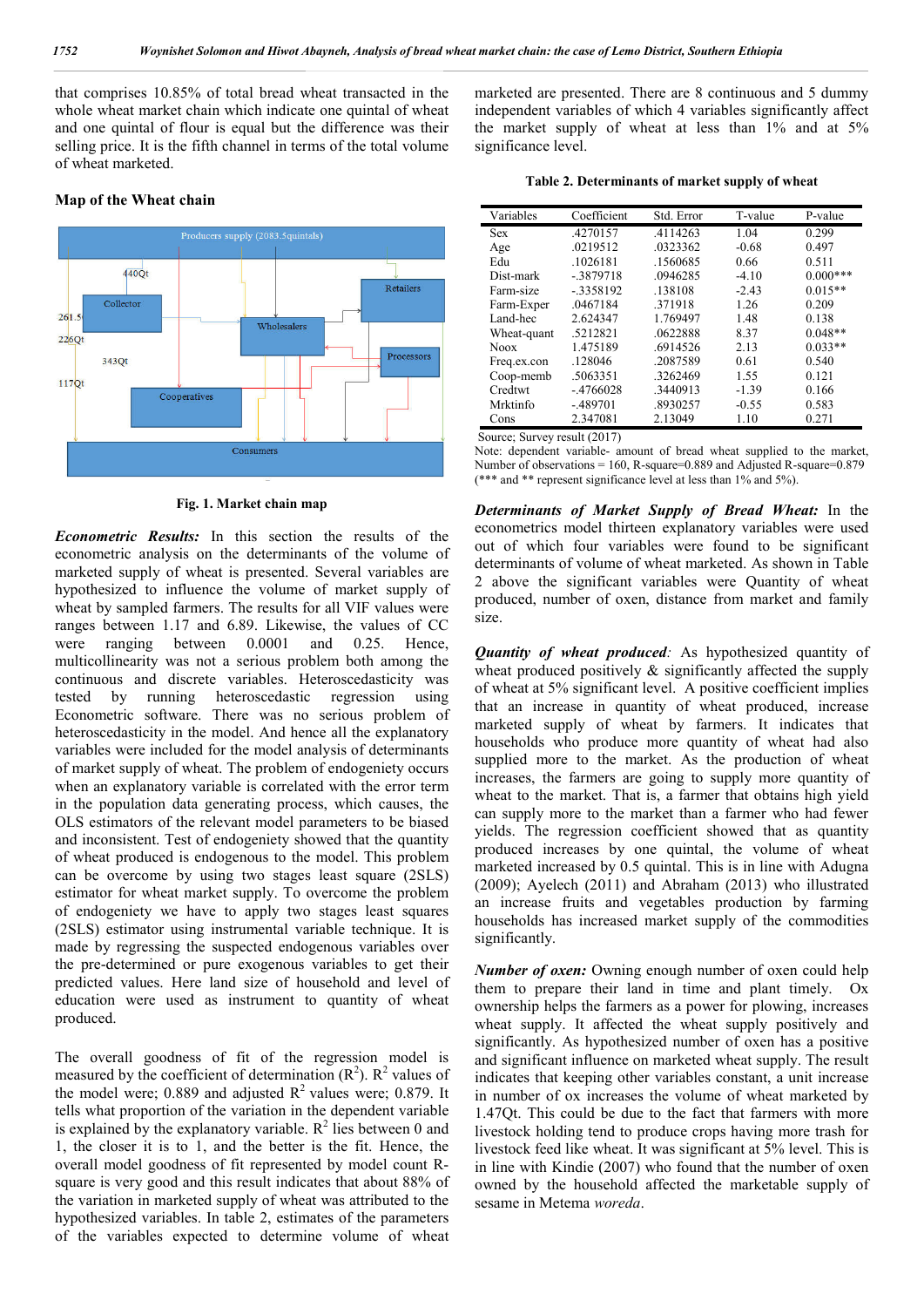*Distance to the nearest market (DIST-MKT):* This variable affects the quantity wheat supply negatively and significantly at 1% significance level. The result of regression model confirmed that a one kilometer increase in distance to the market causes a 0.386Qt decreases in amount of wheat to be marketed, keeping other variable constant. That is the closer the residence of the household to the market center that reduces cost of transportation so the more would be volume of wheat supplied to the market. However, the result from the current study shows that the longer the distance from nearest market to the commodity, the smaller the amount supplied to the market. A smaller market distance also improves return to labor and capital and increase farm gate price and the incentives to participate in production and marketing. A study by Tadesse (2011) on vegetables, Tura *et al.,* (2016) on *teff* and Amentae (2016) on *teff* value chain and postharvest loss also gained similar result on impact of nearest output market distance.

*Family size (FMLYSZ)*: This variable has a negative impact on volume of wheat marketed and it was significant at 5% level. The coefficient confirms that when the family member increases by one, the volume of wheat supplied will decreases by about 0.33 quintal. The negative and significant relationship indicates that households with more number of family members supply less amount of wheat to the market than those households with relatively less number of family members because of the increase in consumption at home. This is also confirmed by the findings of study found marketed surplus of durum wheat to be negatively affected by family size Haymanot (2014); And also Girma, 2015 found marketed surplus of *Teff* to be negatively affected by family size.

#### **Conclusion**

In the study area wheat is the most important and widely known cash crop mainly produced for the market. This study focused on identifying wheat market chain actors and channels and factors that affect the volume of wheat marketed in the study area. Three stage sampling technique was employed . In the first stage, Lemo district was selected purposively as it has the largest area under bread wheat production coverage in the study zone. In the second stage out of 35 kebele's of lemo district*,* four Kebeles` were selected purposively based on production potential of bread wheat in consultation with district agricultural experts. In the third stage by using the population list of bread wheat producer farmers from sampled Kebele's, 160 sample size households were selected by systematic random sampling method. Both primary and secondary sources were used. The primary data were collected from 160 producers and 35 traders. The survey result indicates on average 3,212 quintals of wheat produced by sample smallholder farmers. Out of the total wheat produced in the study area 64.8*%* (2083.5 Qt) was supplied to the market and distributed through farmers to consumers. The most important market actors of wheat market chain are producers, wholesalers, retailer, rural collectors, processors (flour factory) and cooperatives. About seven marketing channels were identified in transferring 2083.5Qt wheat from producers to final consumers. In terms of volume of wheat transacted Channel III was the dominant channel in the study area. Multiple linear regression models was used to identify determinants of volume of wheat marketed. The result of the regression models indicates that among 13 explanatory variables hypothesized to determine the household level of market supply of wheat, four variables namely; family size, amount of wheat produced, distance from the market and number of oxen were found to be significant. The amount of wheat produced and number of oxen had positive and significant influence whereas family size and distance from the market had negative influence on supply of wheat to the market.

### **REFERENCES**

- Abraham Tegegn. 2013. Value Chain Analysis of Vegetables: the case of Habro and Kombolcha Woredas in Oromia region: MSc Thesis, Haramaya University, Ethiopia.
- Adugna Gessesse. 2009. Analysis of fruit and vegetable market chains in Alamata, Southern Zone of Tigray: The case of onion, tomato and papaya. MSc. Thesis, Haramaya University, Ethiopia. 98 pp.
- Amentae K., Gobena Tura G., Gebresenbet G. and Ljungberg D. 2016. Exploring value chain and Post-harvest losses of *teff* in Bacho and Dawo *woredas* of central Ethiopia. Journal of Stored Products and Postharvest Research, 7(1):11-28.
- Ayelech Tadesse. 2011. Market chain analysis of fruits for Goma woreda, Jima zone, Oromia national regional state. MSc.Thesis, Haramaya University, Haramaya.110p.
- Diao X., Belay F., Steven H., Alemayehu S., Kassu W. and Bingxin Y. 2007. Agricultural Growth Linkages in Ethiopia: Estimating using Fixed and Flexible Price Models. IFPRI discussion paper no 00695, Addis Ababa . pp. 28-30
- Eleni Gebre-Medhin. 2001. Market institutions, transaction costs, and social capital in the Ethiopian grain market. International Food Policy Research Institute. USA.
- Ethiopian Agricultural Transformation Agency (ATA). 2014. Wheat Sector Development Strategy (Working Document 2013-2017).
- Gashaw Tadesse Abate, Alan de Brauw, Nicholas Minot and Tanguy Bernard. 2016. The Impact of the Use of New Technologies on Farmers Wheat Yield in Ethiopia.
- Girma Alemu. 2015. Market Performance and Determinants of Marketed Surplus of *Teff* in Bacho Woreda of South West Shewa Zone, Oromia National Regional State. MSc. Thesis Presented to School of Graduate Studies of Haramaya University.
- Greene, W.2003.Econometric Analysis.Fifth edition. Prentice Hall, New Jersey.
- Hadiya zone Agriculture and Natural Resource Development Department.2014. Cereal crop production package Hossana, Ethiopia.
- Haymanot Asfaw. 2014. Durum wheat marketed surplus: the case of Gololcha Woreda, Bale zone, Oromia National Regional State. MSc. Thesis Presented to School of Graduate Studies of Haramaya University.
- Kinde Aysheshm. 2007. Sesame market chain analysis: The case of Metema woreda, North Gondar Zone, Amhara National Regional State. MSc. Thesis presented to the School of Graduate Studies Harmaya University.
- Kotler P. and G. Armstrong. 2003. Principle of marketing, 10th Edition. Hall of India Pvt. Ltd. New Delhi.
- Lutez Clements. 1994. The functioning of Maize market in Benin. Spatial and temporal Abitrage on the Market of a Staples food crops, Department of Regional Economics, University of Amsterdam, Amsterdam.
- Mark Lundy, María Verónica Gottret, Carlos Ostertag, Rupert Best, and Shaun Ferris. 2008. Participatory Market Chain